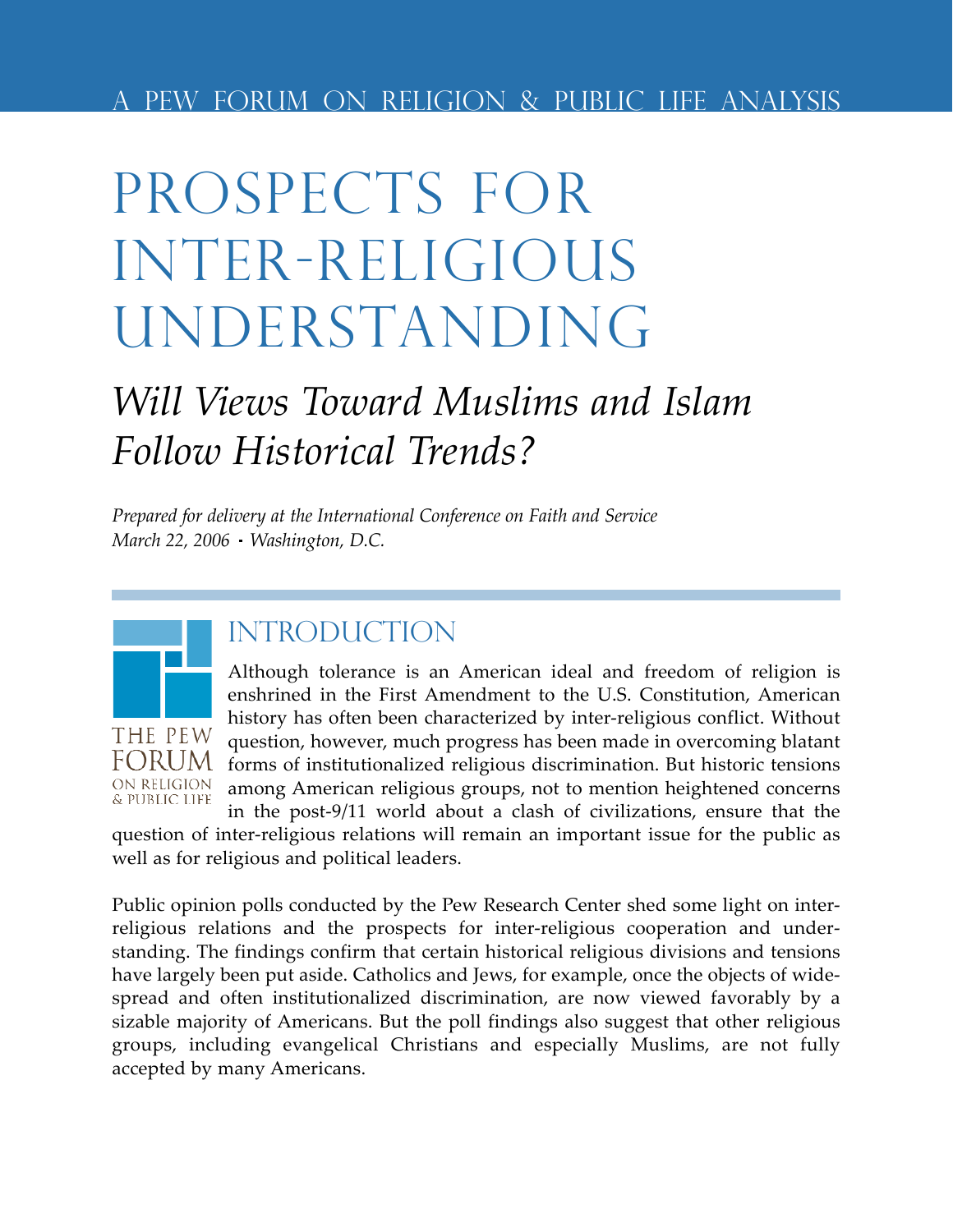### AMERICAN VIEWS OF CHRISTIANS AND JEWS

American society and politics were once characterized by bitter religious divisions, often pitting well-established, well-educated and well-off Protestants against newly arrived, less-educated and less well-off Roman Catholics and Jews. Today, however, these divisions seem to have been largely overcome. In recent polling, approximately three-infour Americans express favorable opinions of Catholics and Jews. Even among white Protestants and seculars,<sup>1</sup> large majorities hold positive views of these groups.

Evangelical Protestants also are viewed favorably by a majority of the public, though substantially fewer Americans express favorable views of evangelicals compared with Jews or Catholics. Seculars, in particular, stand out for their wariness of evangelicals.

In short, this analysis suggests that the tensions that once existed between Protestants and Catholics, and the hostility that Jews faced from both groups, have largely diminished. Though evangelicals are viewed less positively than Catholics or Jews, all three groups are viewed favorably by majorities of the public.

#### **Table 1.**

*Is your overall opinion of Catholics very favorable, mostly favorable, mostly unfavorable, or very unfavorable?*

|                               |     |     | No                   |
|-------------------------------|-----|-----|----------------------|
|                               | Fav |     | <b>Unfav opinion</b> |
| All                           | 73% | 14% | 13%                  |
| White evangelical Protestants | 70  | 19  | 11                   |
| White mainline Protestants    | 76  | 14  | 10                   |
| White, non-Hispanic Catholics | 84  | 8   | 8                    |
| <b>Seculars</b>               | 60  | 18  | 22                   |

Source: Pew Research Center, July 2005

#### **Table 2.**

*Is your overall opinion of Jews very favorable, mostly favorable, mostly unfavorable, or very unfavorable?*

|                               |     |    | No                   |
|-------------------------------|-----|----|----------------------|
|                               | Fav |    | <b>Unfav opinion</b> |
| All                           | 77% | 7% | 16%                  |
| White evangelical Protestants | 80  | 6  | 14                   |
| White mainline Protestants    | 82  | 3  | 15                   |
| White, non-Hispanic Catholics | 80  |    | 13                   |
| <b>Seculars</b>               | 62  | 11 | 27                   |
|                               |     |    |                      |

Source: Pew Research Center, July 2005

#### **Table 3.**

*Is your overall opinion of evangelical Christians very favorable, mostly favorable, mostly unfavorable, or very unfavorable?*

|                               |     |     | No            |
|-------------------------------|-----|-----|---------------|
|                               | Fav |     | Unfav opinion |
| All                           | 57% |     | 19% 24%       |
| White evangelical Protestants | 75  | 8   | 17            |
| White mainline Protestants    | 58  | 20  | 22.           |
| White, non-Hispanic Catholics | 56  | 13  | 31            |
| Seculars                      | 31  | 38. | 31            |
|                               |     |     |               |

Source: Pew Research Center, July 2005

<sup>&</sup>lt;sup>1</sup>The relatively small numbers of blacks and Hispanics in Pew Research Center surveys make it difficult to report results for those groups broken down by religious tradition. Accordingly, unless otherwise specified, references to evangelical Protestants and mainline Protestants refer only to white members of these groups, and references to Catholics refer only to white, non-Hispanic Catholics. The term secular, as used here, refers to individuals who describe themselves as atheist or agnostic as well as to those who say they have no religious preference and report seldom or never attending religious services.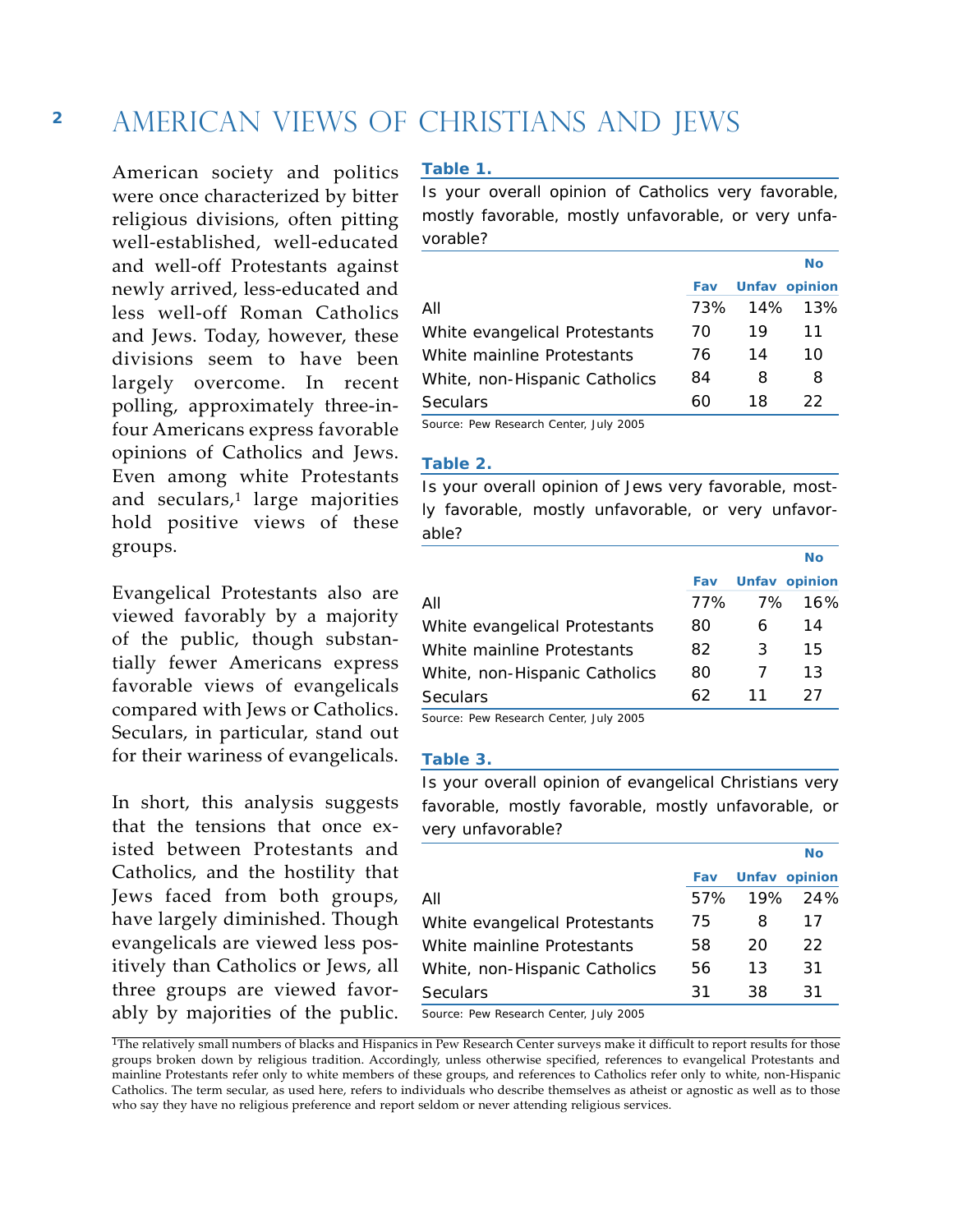These findings strongly suggest that the United States has the capacity to overcome historical religious divisions and prejudices.

### Views of Muslim-Americans and Islam

#### **Table 4.**

*Is your overall opinion of Muslim-Americans very favorable, mostly favorable, mostly unfavorable, or very unfavorable?*

|                                       |     |     | No                   |
|---------------------------------------|-----|-----|----------------------|
|                                       | Fav |     | <b>Unfav opinion</b> |
| All                                   | 55% |     | 25% 20%              |
| White evangelical Protestants         | 52  | 29  | 19                   |
| White mainline Protestants            | 53  | 23  | 24                   |
| White, non-Hispanic Catholics         | 61  | 17  | 22.                  |
| Seculars                              | 49  | 22. | 29                   |
| Course: Dow Desearch Conter July 2005 |     |     |                      |

Source: Pew Research Center, July 2005

With respect to the acceptance of Muslims into American society, the findings are more mixed. A majority of the public (55%) holds favorable views of Muslim-Americans. In fact, the number of Americans expressing favorable views of Muslim-Americans actually increased noticeably following the attacks of September 11th (rising from 45% in March 2001 to 59% in November 2001). In addition, a July 2003 Pew survey

found that 56% of Americans would vote for a well-qualified Muslim (from their political party) for president. This was fewer than the percentage who said they would vote for a Catholic, Jew or evangelical Protestant, but a majority nonetheless and more than those who said they would vote for an atheist (46%).

It is also noteworthy that the number of Americans expressing favorable views toward Muslim-Americans (55%) closely rivals the number expressing favorable attitudes toward evangelical Christians (57%). And Muslim-Americans are viewed much more favorably by the public than are atheists, about whom Americans express a particularly high level of discomfort.

| Table 5.                                 |     |    |               |
|------------------------------------------|-----|----|---------------|
| Favorability Ratings of Religious Groups |     |    |               |
|                                          |     |    | Nο            |
| Opinions of                              | Fav |    | Unfav opinion |
| <b>Jews</b>                              | 77% | 7% | 16%           |
| Catholics                                | 73  | 14 | 13            |
| Evangelical Christians                   | 57  | 19 | 24            |
| Muslim-Americans                         | 55  | 25 | 20            |
| Atheists                                 | 35  | 50 | 15            |

Source: Pew Research Center, July 2005

It must be pointed out, however, that the high ratings received by Muslims and the other religious groups may be due not only to increased tolerance but also to greater sensitivity among the public as to what sorts of opinions are socially desirable and appropriate. This could lead to a corresponding reluctance to express views that violate cultural norms, such as negative feelings toward a particular religious group. In short, it is entirely possible that the high favorability ratings of Jews, Catholics and Muslim-Americans could understate the actual degree of anti-Semitic, anti-Catholic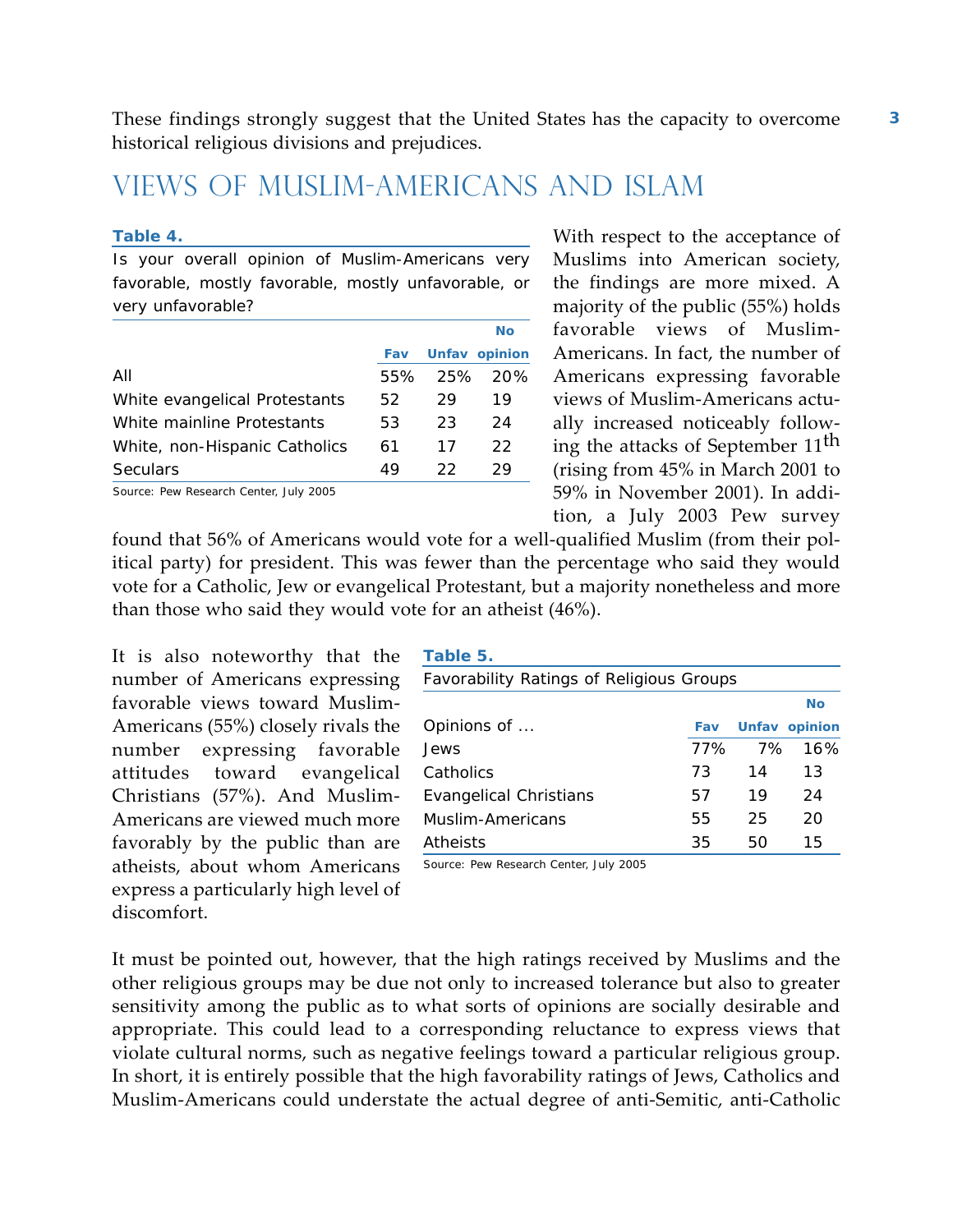#### **Table 6.**

*Would you say you have a generally favorable or unfavorable opinion of Islam?*

|                                        |     |    | <b>No</b>            |
|----------------------------------------|-----|----|----------------------|
|                                        | Fav |    | <b>Unfav opinion</b> |
| All                                    | 41% |    | $36\%$ 23%           |
| White evangelical Protestants          | 31  | 46 | 23                   |
| White mainline Protestants             | 42  | 36 | 22.                  |
| White, non-Hispanic Catholics          | 48  | 31 | 21                   |
| Seculars                               | 42  | 31 | 27                   |
| Course, Daw Dessarch Capter, July 2005 |     |    |                      |

Source: Pew Research Center, July 2005

and anti-Muslim sentiment that exists among the public.

Furthermore, though a majority of Americans (55%) express favorable views of Muslim-Americans, this number is far smaller than the number expressing favorable views of Catholics or Jews (73% and 77%, respectively). Moreover, though a majority of Americans express favorable views of

Muslim-Americans, far fewer (41%) have a favorable impression of Islam as a religion. Evangelical Protestants, who view Islam unfavorably by a 46%-31% margin, stand out for their particularly negative views. And more recent polling, conducted by ABC News and *The Washington Post* in early March 2006, found 46% of the public expressing an unfavorable view of Islam, an increase of 10 percentage points over Pew polling from July 2005. This suggests that negative sentiment toward Islam may be on the rise.

### Views of Islam, Violence and Global **CONFLICT**

A substantial portion of the American public is wary of the perceived relationship between Islam and violence. More than one-in-three Americans, for instance, say that Islam is more likely than other religions to encourage violence among its believers. This concern is most pronounced among evangelicals, half of whom (50%) see Islam as more violent than other religions.

#### **Table 7.**

*Tell me whether the first statement or the second statement comes closer to your own views even if neither is exactly right: The Islamic religion is more likely than others to encourage violence among its believers; or, the Islamic religion does not encourage violence more than others.*

|                               | <b>Encourages</b> | Does not  |                |           |
|-------------------------------|-------------------|-----------|----------------|-----------|
|                               | violence          | encourage |                | <b>No</b> |
|                               | more than         | violence  | <b>Neither</b> | opinion   |
|                               | others            | more      | (Vol)          | (Vol)     |
| All                           | 36%               | 47%       | 3%             | 14%       |
| White evangelical Protestants | 50                | 31        | 2              | 17        |
| White mainline Protestants    | 28                | 57        |                | 14        |
| White, non-Hispanic Catholics | 42                | 43        | 4              | 11        |
| <b>Seculars</b>               | 26                | 54        | 5              | 15        |

Source: Pew Research Center, July 2005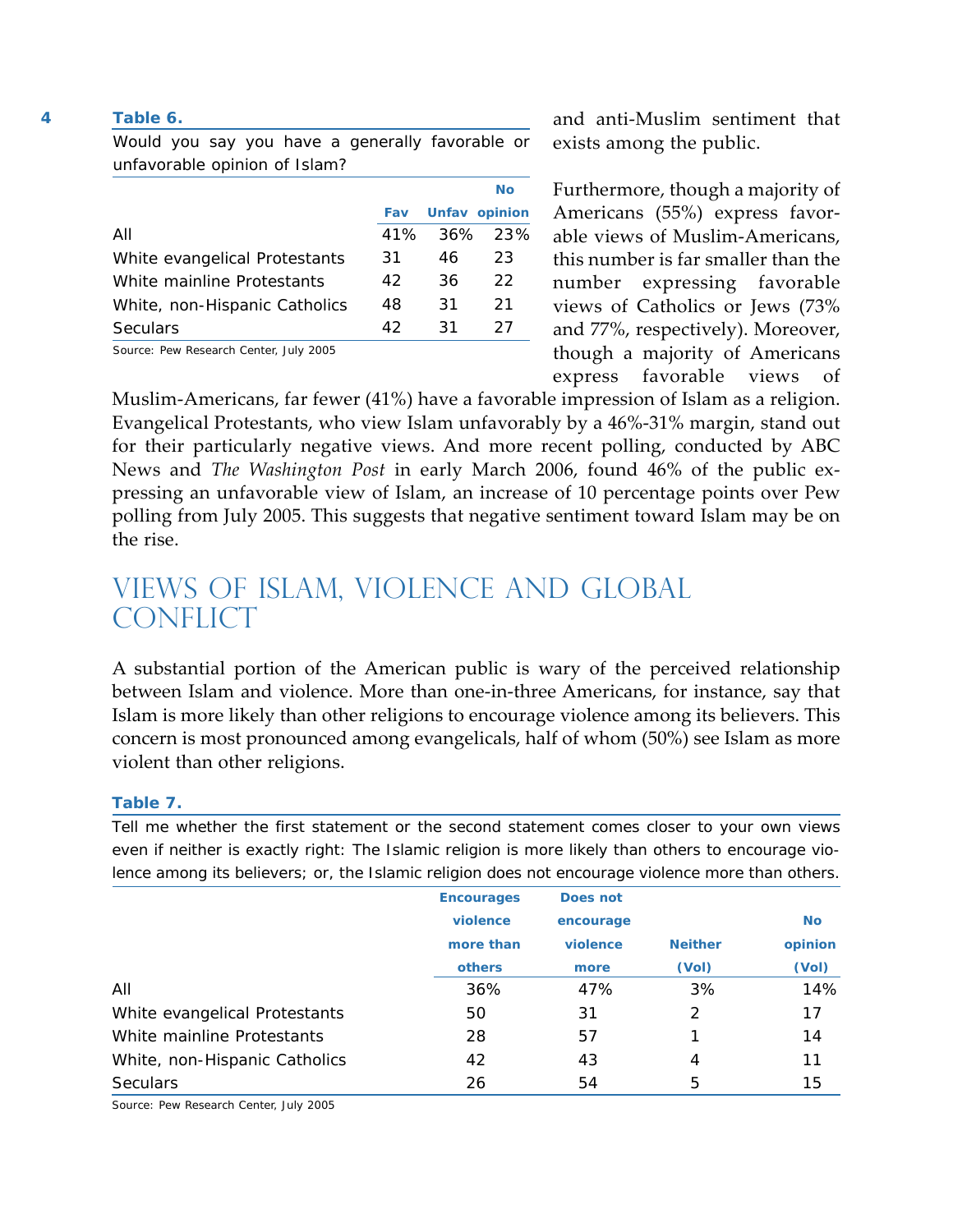Similarly, many Americans harbor fears that the terrorist attacks of recent years are indicative of an existing or imminent major world conflict between the West and Islam. Nearly 30% see a major conflict already in progress, and an additional 26% foresee the potential for violence to escalate from a conflict with a small, radical group into a major conflict.

### **Table 8.**

*Do you think that the terrorist attacks over the past few years are a part of a major conflict between the people of America and Europe versus the people of Islam, or is it only a conflict with a small, radical group? Do you think this conflict is going to grow into a major world conflict, or do you think it will remain limited to a small, radical group?*

|                                 |     | White | <b>White</b> | <b>White</b>    |                 |
|---------------------------------|-----|-------|--------------|-----------------|-----------------|
|                                 | All | evang | mainline     | <b>Catholic</b> | <b>Seculars</b> |
| Major conflict                  | 29% | 30%   | 28%          | 31%             | 20%             |
| Conflict with radical group     | 60  | 60    | 61           | 62              | 62              |
| Will become major conflict      | 26  | 27    | 23           | 19              | 30              |
| Will remain limited             | 31  | 28    | 34           | 39              | 31              |
| Unsure about future of conflict | 3   | 5     | 4            | 4               |                 |
| opinion<br>No.                  | 11  | 10    | 11           |                 | 18              |

Source: Pew Research Center, July 2005

### Views of Mosques and Faith-Based Initiatives

This relatively guarded posture of Americans toward Islam is reflected in public attitudes toward the involvement of religious groups in administering governmentfunded social services. In polling conducted in March 2001, large majorities of the public expressed support for the involvement of Catholic and Protestant churches and Jewish synagogues in the provision of such services. By contrast, fewer than four-inten said they favored Muslim mosques applying for government funds to provide social services to those in need. The only groups receiving less support in this regard were religious organizations that proselytize as part of providing services, Louis Farrakhan's Nation of Islam and the Church of Scientology.

Since this polling was conducted prior to the attacks of September 11<sup>th</sup>, the results indicate that Americans' wariness toward the participation of Muslim organizations in the provision of social services (and toward Muslim-Americans and Islam more generally) cannot be attributed solely to a negative reaction toward the terrorist attacks. Nor do the attacks and the ensuing U.S. reprisals appear to have appreciably changed Americans' attitudes toward the involvement of Islamic groups in providing government-funded social services. A Gallup/CNN/*USA Today* poll conducted in September 2003, for instance, found similar attitudes toward participation by Islamic religious organizations in faith-based programs, with 41% expressing support for the involvement of such groups in providing federally funded social services, compared with 64% for Christian religious organizations.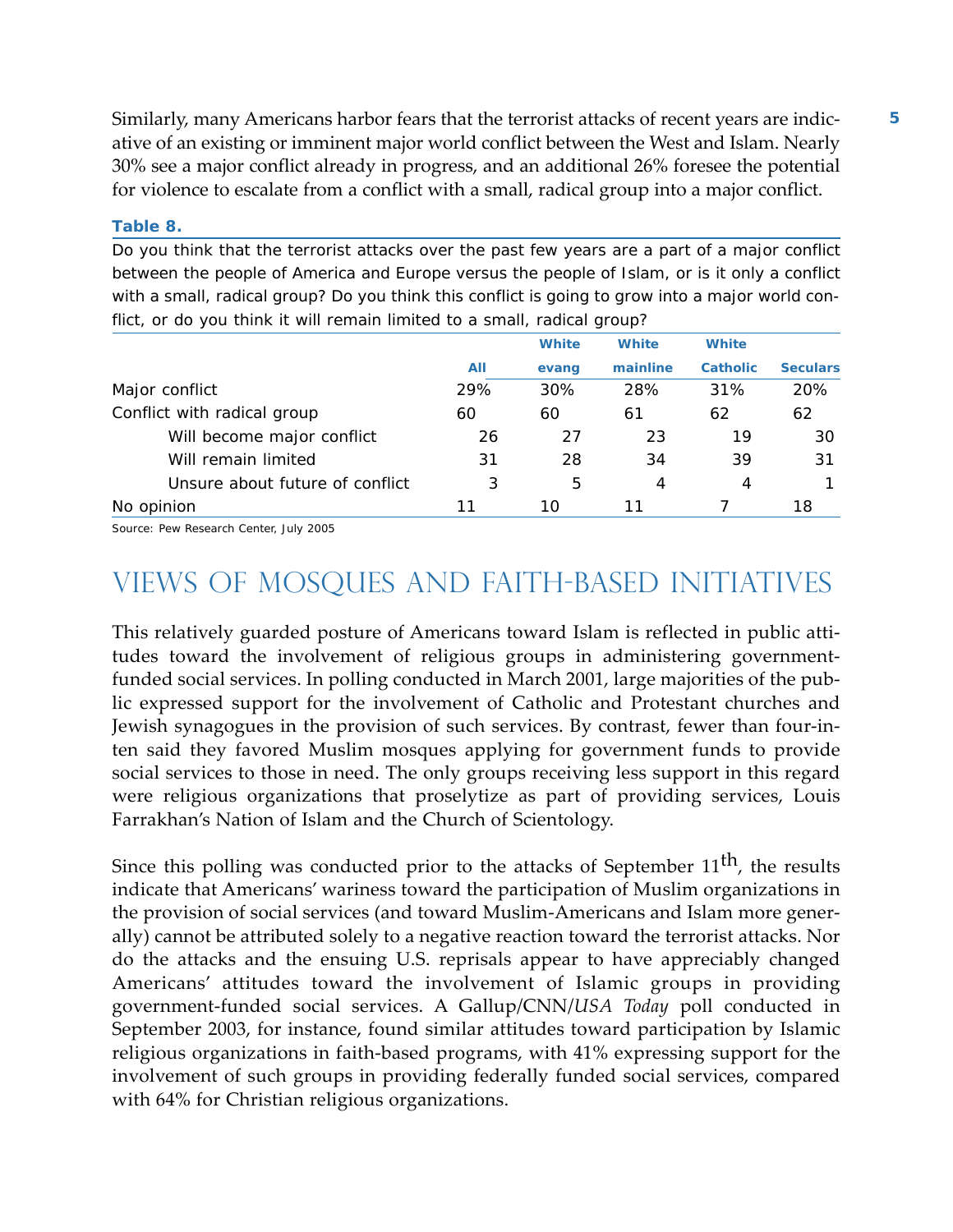#### **Table 9.**

*I'm going to read the names of some specific religious groups. For each one that I name, please tell me whether you would favor or oppose this group applying for government funds to provide social services to people who need them.*

|                                                |     |               | <b>No</b> |
|------------------------------------------------|-----|---------------|-----------|
|                                                | Fav | <b>Oppose</b> | opinion   |
| Charitable organizations that have a religious |     |               |           |
| affiliation                                    | 69% | 26%           | 5%        |
| Catholic churches                              | 62  | 32            | 6         |
| Protestant churches                            | 61  | 31            | 8         |
| Individual churches/synagogues, etc.           | 60  | 35            | 5         |
| Jewish synagogues                              | 58  | 34            | 8         |
| Evangelical Christian churches                 | 52  | 35            | 13        |
| Church of Jesus Christ LDS, or Mormon churches | 51  | 41            | 8         |
| Muslim mosques                                 | 38  | 46            | 16        |
| <b>Buddhist temples</b>                        | 38  | 46            | 16        |
| Groups encouraging conversion as part of       |     |               |           |
| service provision                              | 32  | 59            | 9         |
| Louis Farrakhan's Nation of Islam              | 29  | 53            | 18        |
| Church of Scientology                          | 26  | 52            | 22        |

Source: Pew Research Center, March 2001

### A Comparative Perspective

Despite these obstacles to full acceptance of Muslims and Islam by the American public, the severity of the situation should not be overstated. In no instance do overwhelming majorities of Americans express negative views toward Islam or Muslim-Americans. And though many Americans are wary of the potential for the

#### **Table 10.**

*Please tell me if you have a very favorable, somewhat favorable, somewhat unfavorable, or very unfavorable opinion of Muslims.*

|                      |     |    | <b>No</b>            |
|----------------------|-----|----|----------------------|
|                      | Fav |    | <b>Unfav opinion</b> |
| U.S.                 | 57% |    | 22% 21%              |
| Canada               | 60  | 26 | 13                   |
| <b>Great Britain</b> | 72  | 14 | 14                   |
| France               | 64  | 34 | $\mathcal{P}$        |
| Germany              | 40  | 47 | 13                   |
| Spain                | 46  | 37 | 17                   |
| Netherlands          | 45  | 51 | 3                    |

Source: Pew Global Attitudes Project, Spring 2005

scope of hostilities to expand, most continue to view the terrorist attacks of recent years as symptomatic of a conflict with a small radical group, rather than as a sign of conflict with Muslims more generally.

In addition, the U.S. seems to foster a more hospitable climate than do some European nations. Surveys from the Pew Global Attitudes Project show that nearly six-in-ten Americans express favorable views of Muslims. By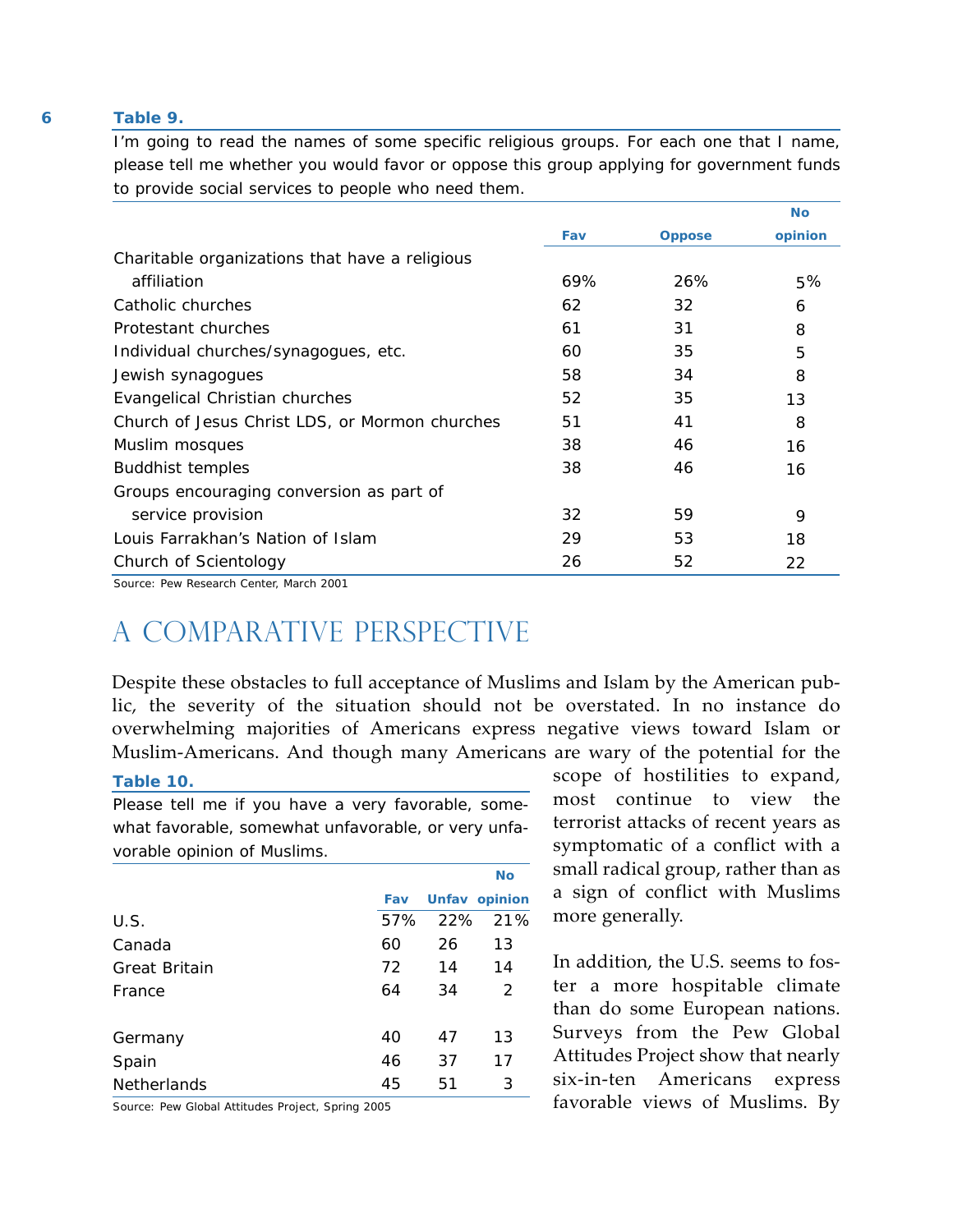contrast, fewer than half of Germans, Spaniards and Dutch express favorable views. And while favorable attitudes toward Muslims in Canada, Great Britain and France rival or exceed those found in the U.S., only in Britain does a smaller percentage of the public express *unfavorable* views toward Muslims. Thus, just as there seem to be obstacles to Muslim-Christian understanding in the U.S., so there are some grounds for optimism among those seeking improved inter-religious relations.

### Roots of Attitudes Toward Muslim-Americans and Islam

The foregoing analysis raises an obvious question – What accounts for attitudes toward Muslim-Americans and Islam in general? Detailed analyses that simultaneously considered the impact of a number of factors on attitudes toward Islam and Muslim-Americans revealed that at least four key attributes – education, age, knowledge of Islam and personal acquaintance with a Muslim – were independently related to views of Muslim-Americans.

Education is closely related to views toward Muslim-Americans, Islam in general and views of the relationship between Islam and violence. No matter how attitudes toward Islam are gauged, the highly educated express more favorable attitudes than do those with less education. For example, twothirds of college graduates express favorable views of Muslim-Americans, compared with only 44% of those with only a highschool education. Age, too, is a consistent correlate of attitudes toward Muslim-Americans. Younger people are much more likely to express favorable attitudes toward Muslim-Americans than are older Americans.

While education and age are the most consistent predictors of views toward Islam, familiarity with Islam and Muslims also

|  | . . | ٠. |  |  |  |  |
|--|-----|----|--|--|--|--|
|--|-----|----|--|--|--|--|

| What shapes views toward Muslim-Americans? |     |     |               |
|--------------------------------------------|-----|-----|---------------|
|                                            |     |     | <b>No</b>     |
|                                            | Fav |     | Unfav opinion |
| All                                        | 55% | 25% | 20%           |
| Age <sup>1</sup>                           |     |     |               |
| 18-29                                      | 62  | 25  | 13            |
| $30 - 49$                                  | 57  | 22  | 21            |
| 50-64                                      | 55  | 25  | 20            |
| $65+$                                      | 40  | 30  | 30            |
| Education <sup>1</sup>                     |     |     |               |
| High school or less                        | 44  | 34  | 22            |
| Some college                               | 63  | 17  | 20            |
| College graduates                          | 66  | 14  | 20            |
| Know anyone who is Muslim? <sup>2</sup>    |     |     |               |
| Yes                                        | 74  | 12  | 14            |
| No                                         | 50  | 21  | 29            |
| Knowledge of Islam <sup>1</sup> *          |     |     |               |
| Low                                        | 47  | 28  | 25            |
| Medium                                     | 56  | 24  | 20            |
| High                                       | 61  | 21  | 18            |

1Source: Pew Research Center, July 2005

2Source: Pew Research Center, November 2001

\*Low knowledge includes those who are unable to identify Allah and the Koran; medium knowledge includes those who correctly identified either Allah or the Koran; and high knowledge includes those who correctly identified both Allah and the Koran.